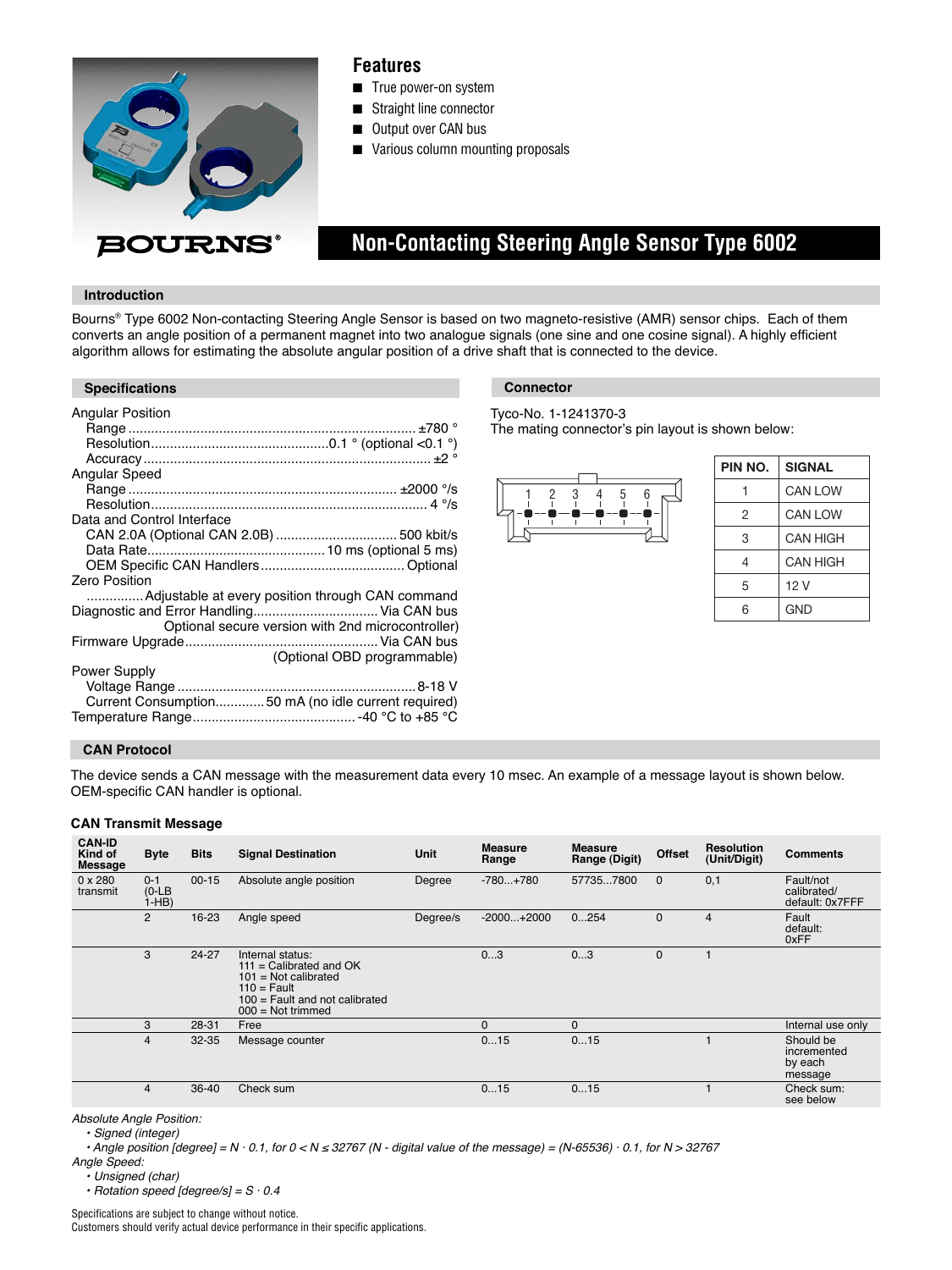# **Non-Contacting Steering Angle Sensor Type 6002**

### **BOURNS**

#### **CAN Protocol (Continued)**

#### Rule to build the check sum:

 $Temp\_result = lower byte$  (Angle position) XOR higher byte (Angle position) XOR (Angle speed) XOR (Internal status)

 $Check sum = higher *n* ibble$ 

(Temp\_result) XOR lower nibble

(Temp\_result) XOR (Message counter)

#### **Automatic Self-Test**

The device checks the angular speed value, which is limited to 1016 degrees per second. If this limit exceeded, the device sends an error message according to the CAN Transmit Message (page 1).

An example of the message layout for a receive message is shown below.

#### **CAN Receive Message**

| <b>CAN-ID</b><br>Kind of<br>Message |             | <b>Byte Bits</b> | <b>Signal Destination</b>                     | Unit | <b>Measure</b><br>Range | Measure<br>Range<br>(Digit) | Offset | <b>Resolution</b><br>(Unit/Diait) | <b>Comments</b> |
|-------------------------------------|-------------|------------------|-----------------------------------------------|------|-------------------------|-----------------------------|--------|-----------------------------------|-----------------|
| 0 x 7C0<br>receive                  | $\Omega$    | $0 - 3$          | Command word                                  |      |                         |                             |        |                                   |                 |
|                                     | $\mathbf 0$ | $4 - 7$          | SAS transmit identifier<br>(SAS ID) bits 0-3  |      |                         |                             |        |                                   |                 |
|                                     |             | $8 - 14$         | SAS transmit identifier<br>(SAS ID) bits 4-10 |      |                         |                             |        |                                   |                 |
|                                     |             | 15               | Free                                          |      |                         |                             |        |                                   |                 |

#### **Command Word (CW)**

| CW bit3 | CW bit2            | CW bit1               | CW bit0 | <b>Instruction</b>          |
|---------|--------------------|-----------------------|---------|-----------------------------|
|         |                    |                       |         | Set up the zero position    |
|         |                    |                       |         | Clear the old zero position |
|         | Other combinations | Only for internal use |         |                             |

#### Note:

To set up a new zero position, first it is necessary to delete the old zero position.

#### **Design and Mechanical Interface**

#### **Housing - Device View**